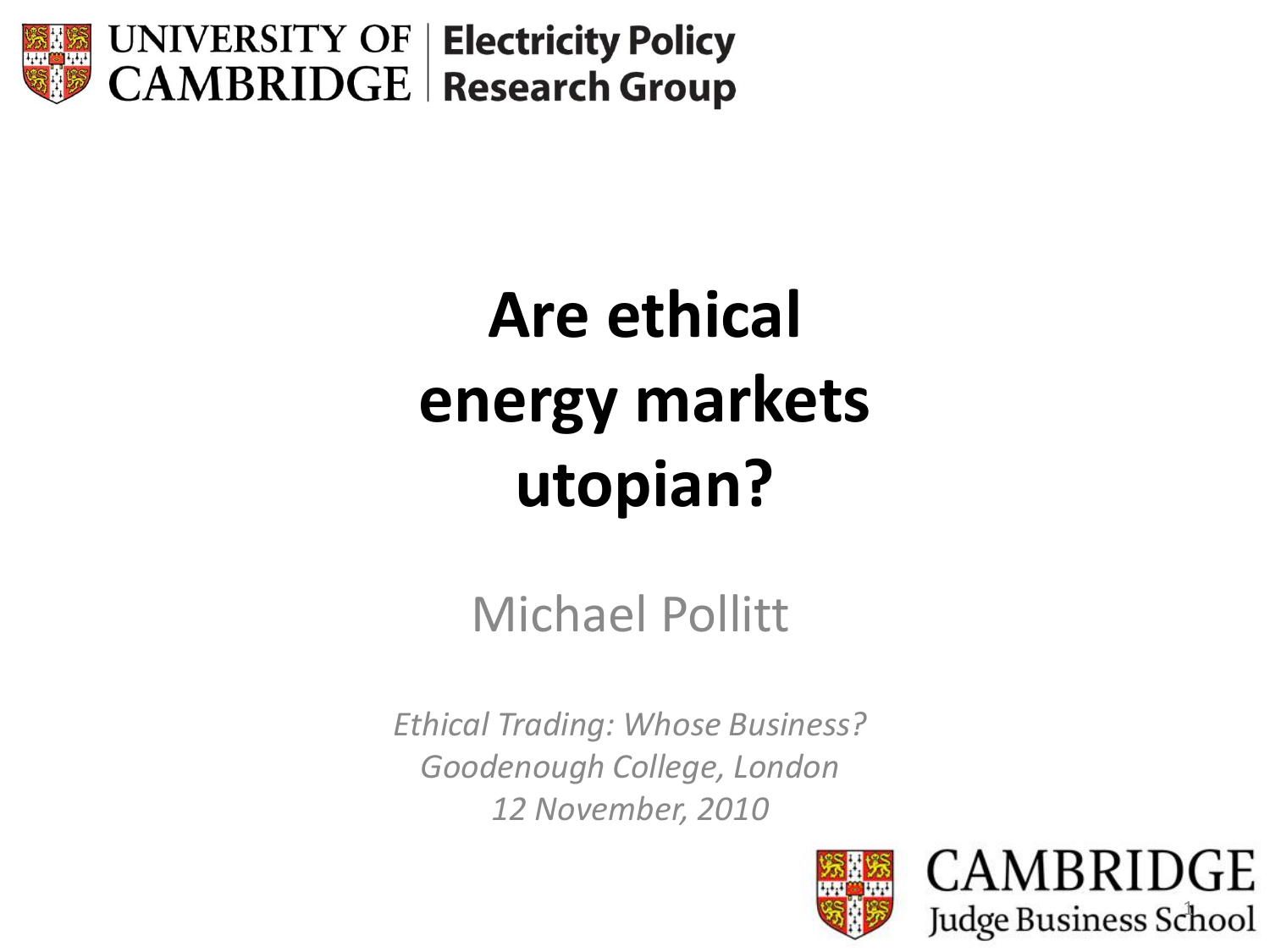# **Outline**

- Energy markets
- Energy policy
- Affordability and ethics
- Energy security and ethics
- Decarbonisation and ethics
- What can we do?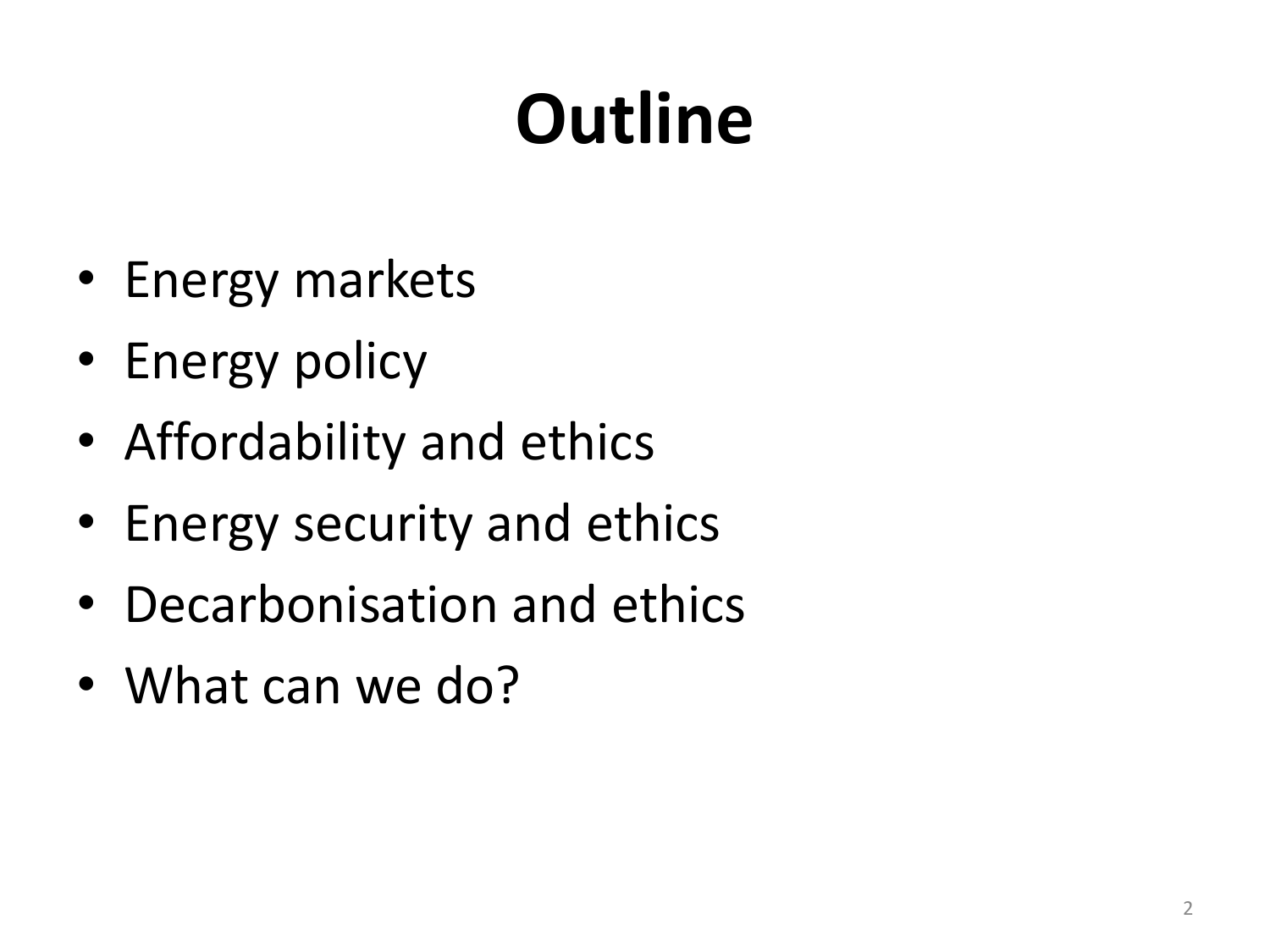# **Energy Supply Chain**

- Exploration and Production / Equipment
- Refining / Conversion
	- To useable oil products
	- To bio-fuel
	- To electricity
- Transportation
	- International
	- National
- Distribution
	- Regional
	- Local
- Retailing
	- Unit sales
	- Contract terms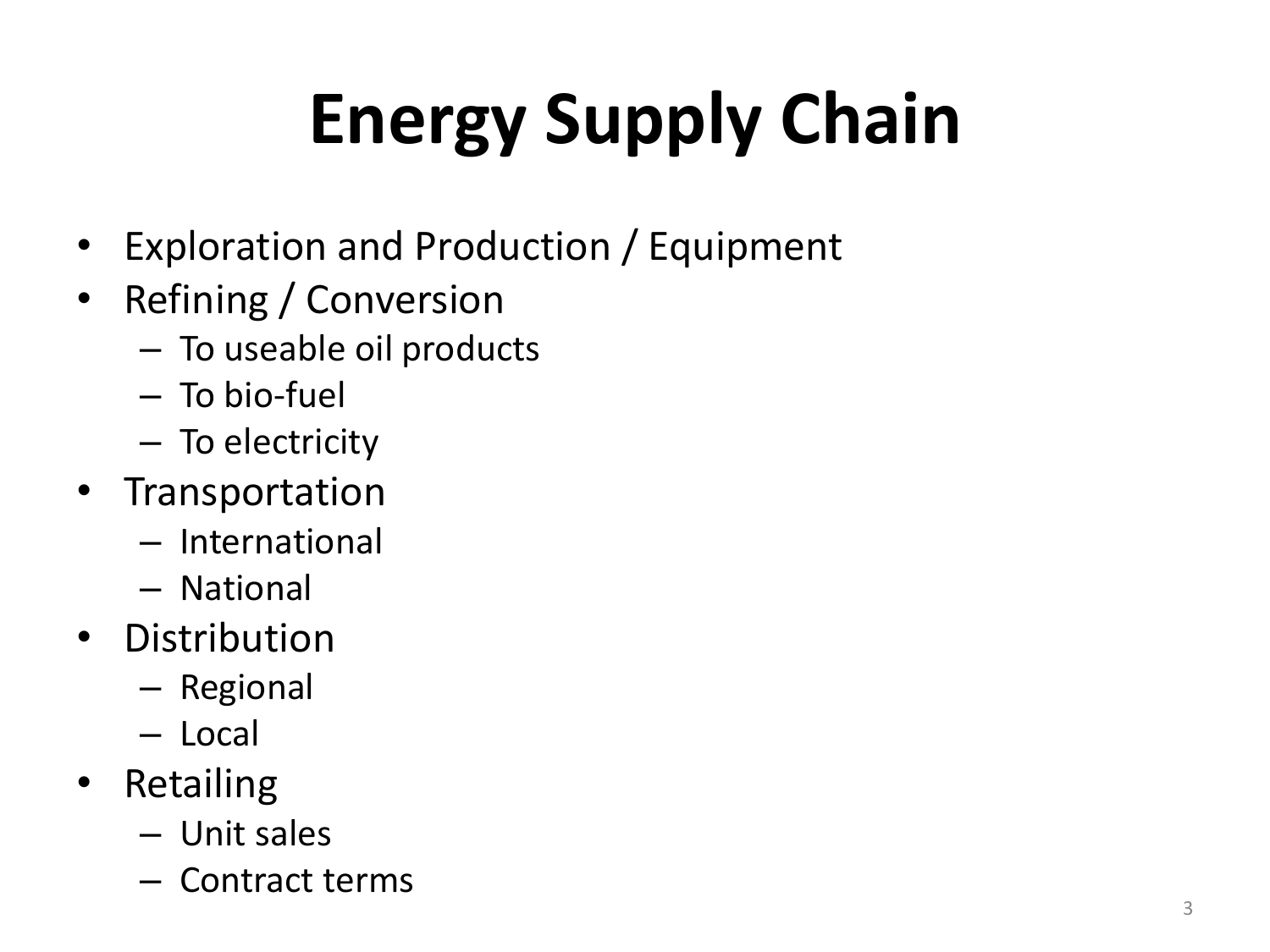### **International Trade in Energy**

• *Fuels = 14.8 % of world exports in 2009 (18.2% in 2008)* 

*(Source: WTO, International Trade Statistics 2009)*

*Memo: World Exports / World GDP = 21% (2009)*

• *Oil*

– *Exports/ Consumption = 63%*

• *Gas*

– *Exports / Consumption = 30%, of which 8% is LNG*

- *Coal*
	- *Exports / Consumption = 16%*
- *Electricity*

– *Exports / Consumption = 3%*

Sources: Oil, Gas (BP); Coal (EIA, 2009: World Coal Institute); Electricity (IEA).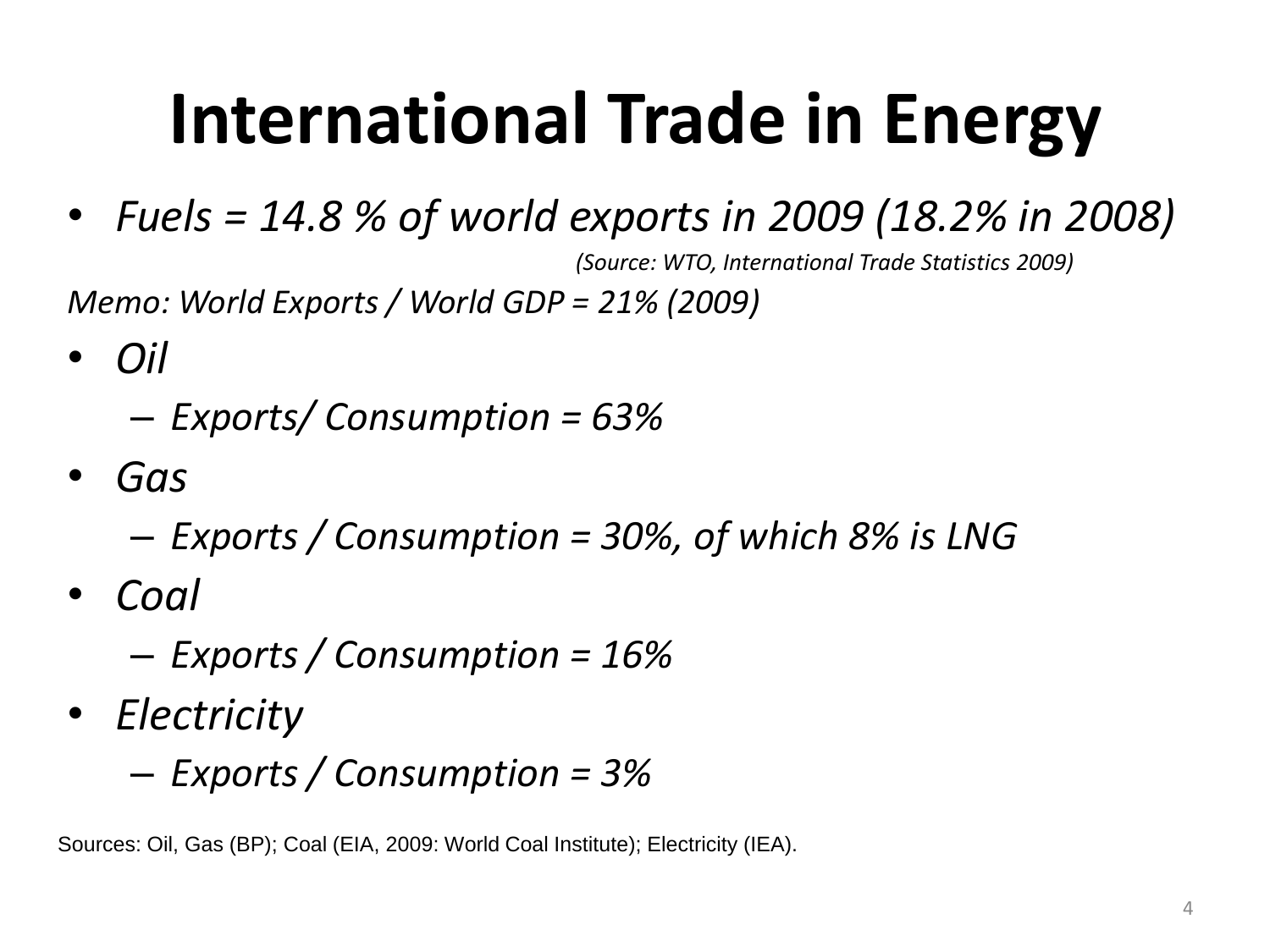## **Energy Policy Issues**

- Affordability
- Energy Security
- Emissions Reduction
- Can the three be reconciled?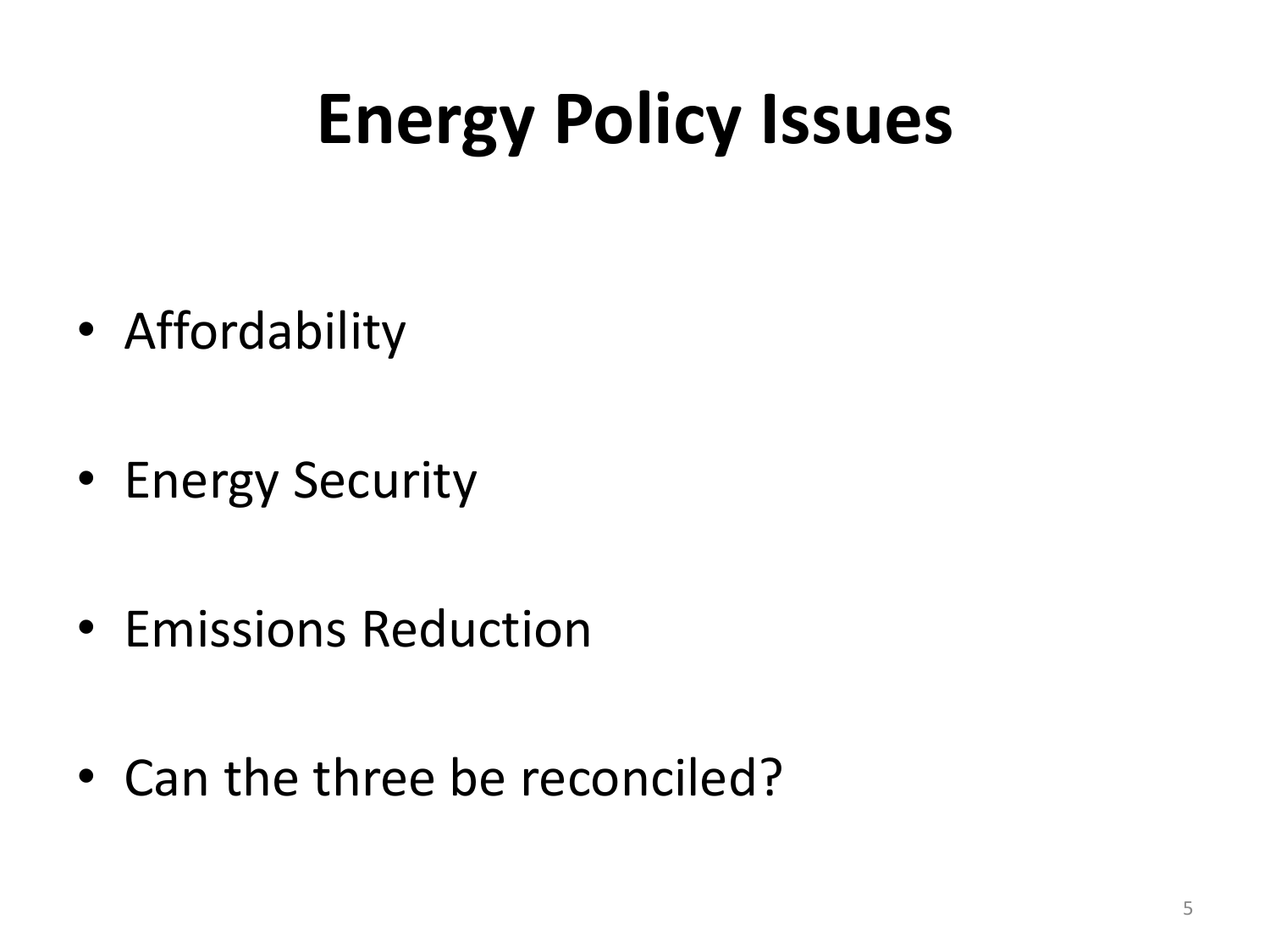#### **Energy use per head versus GDP per head, 1972-2008**



*Source:* World Bank (2010).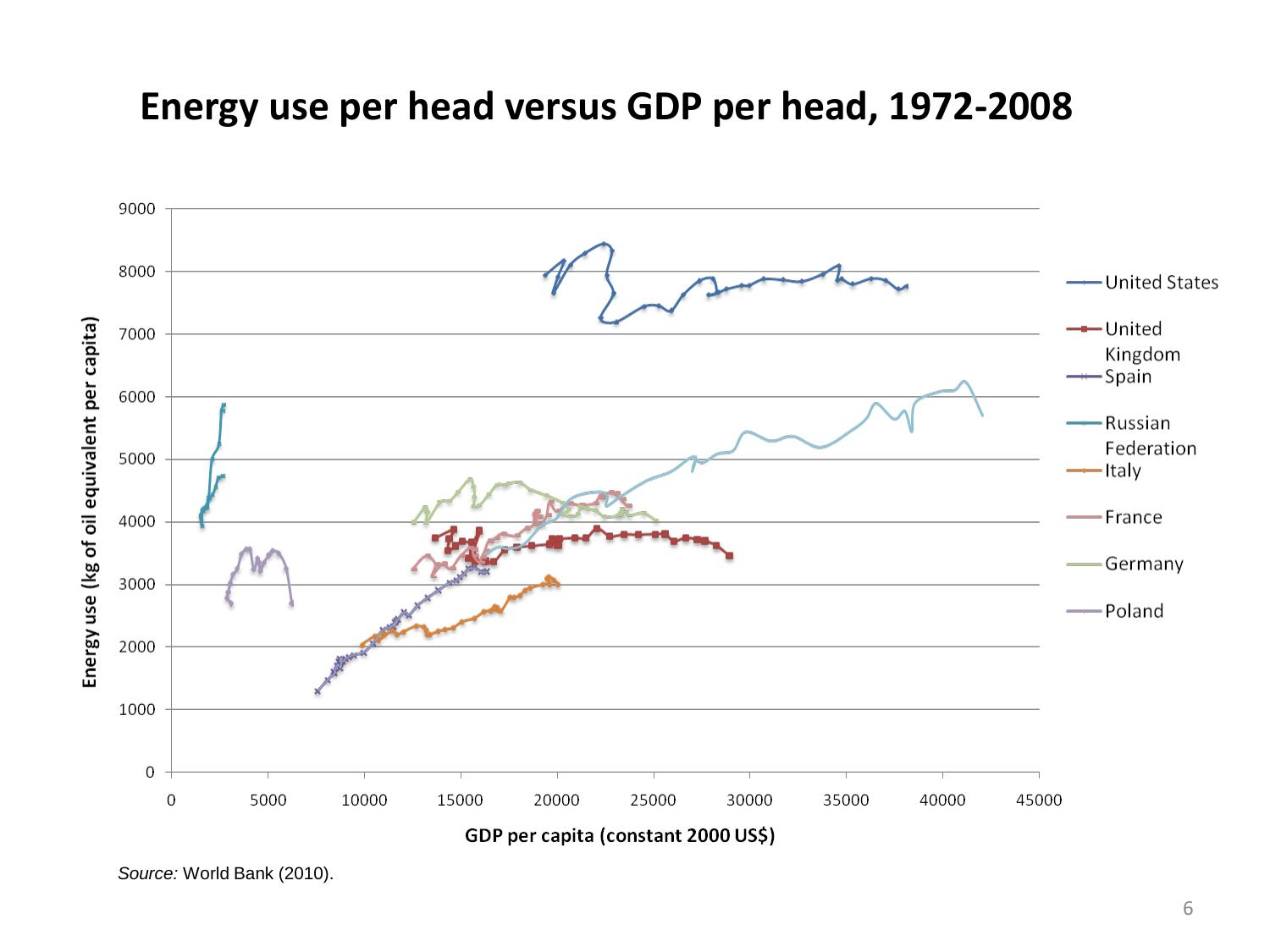#### **Energy intensity versus energy prices, 1990-1997 and 1998-2005**



average energy intensity (kg oil equivalent/\$95 GDP)

*Source:* Data from Steinbucks (2010).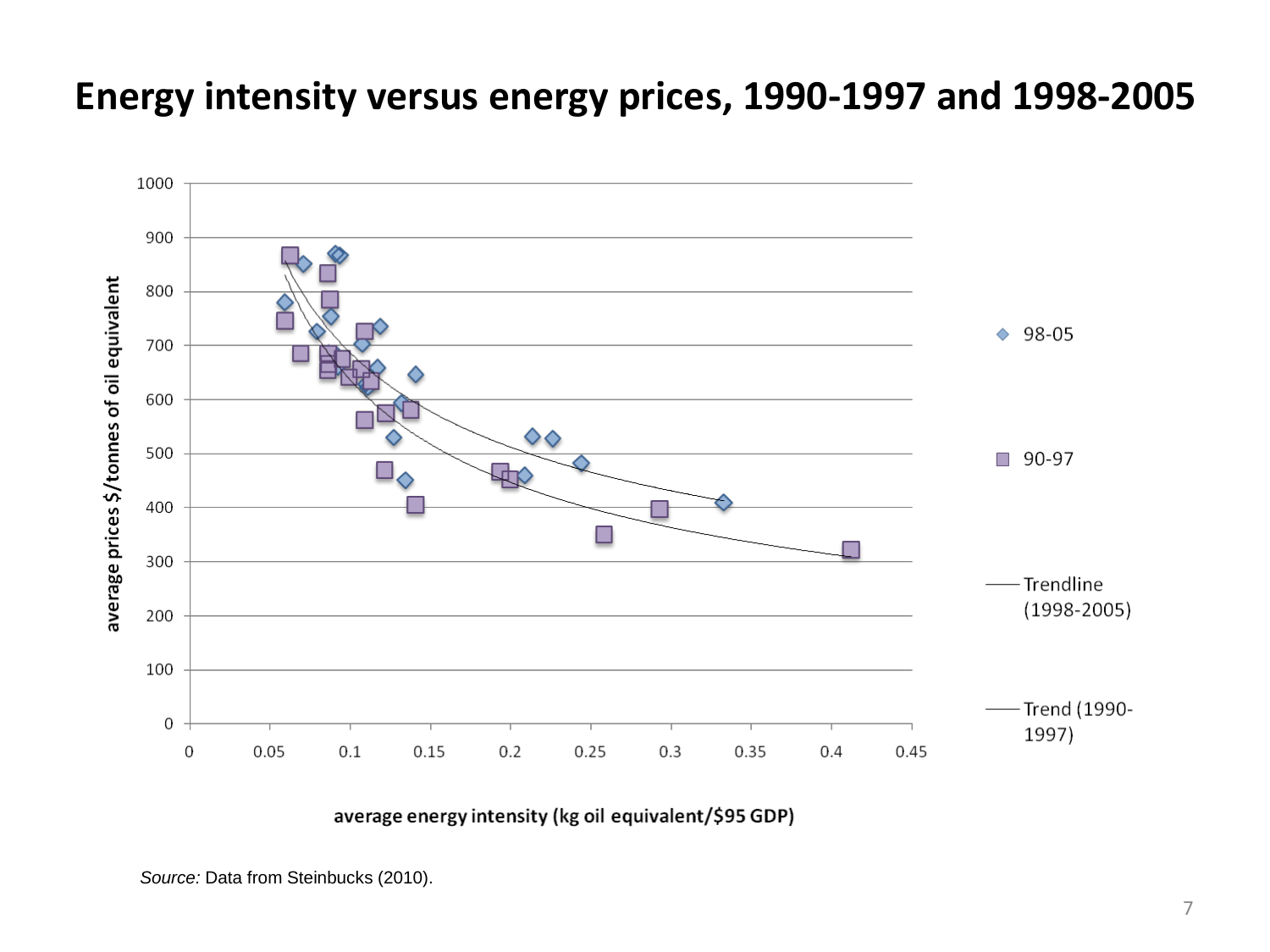# **Ethics of Affordable Energy**

- Economic growth and population growth increase energy consumption.
- Reducing energy consumption *must* mean raising price of energy.
- Policy interventions which raise price effect poor, those which do not raise price fail to achieve other objectives.
- Adjustments to higher energy prices, are possible but take time.
- Raising prices of bads always has unfortunate consequences for poor (energy no different).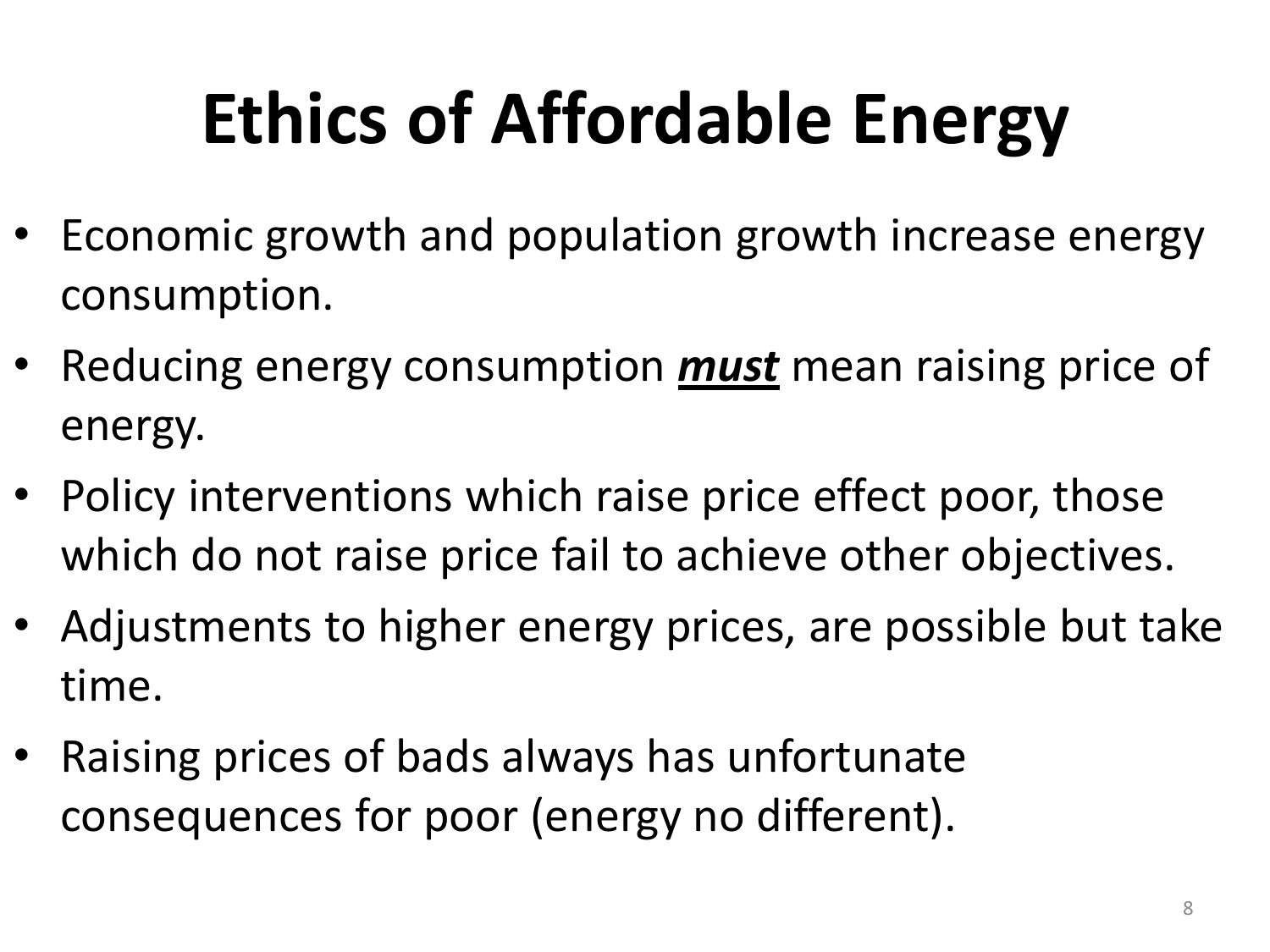# **Energy Security**

- 'Securing adequate energy supplies at reasonable and stable prices in order to sustain economic performance and growth' (APERC, 2003)
- Possible policies:
	- Equity oil and gas
	- (Penalty) Price for non-delivery
	- Stocks of raw material
	- Rationing plans
	- Technology choice interventions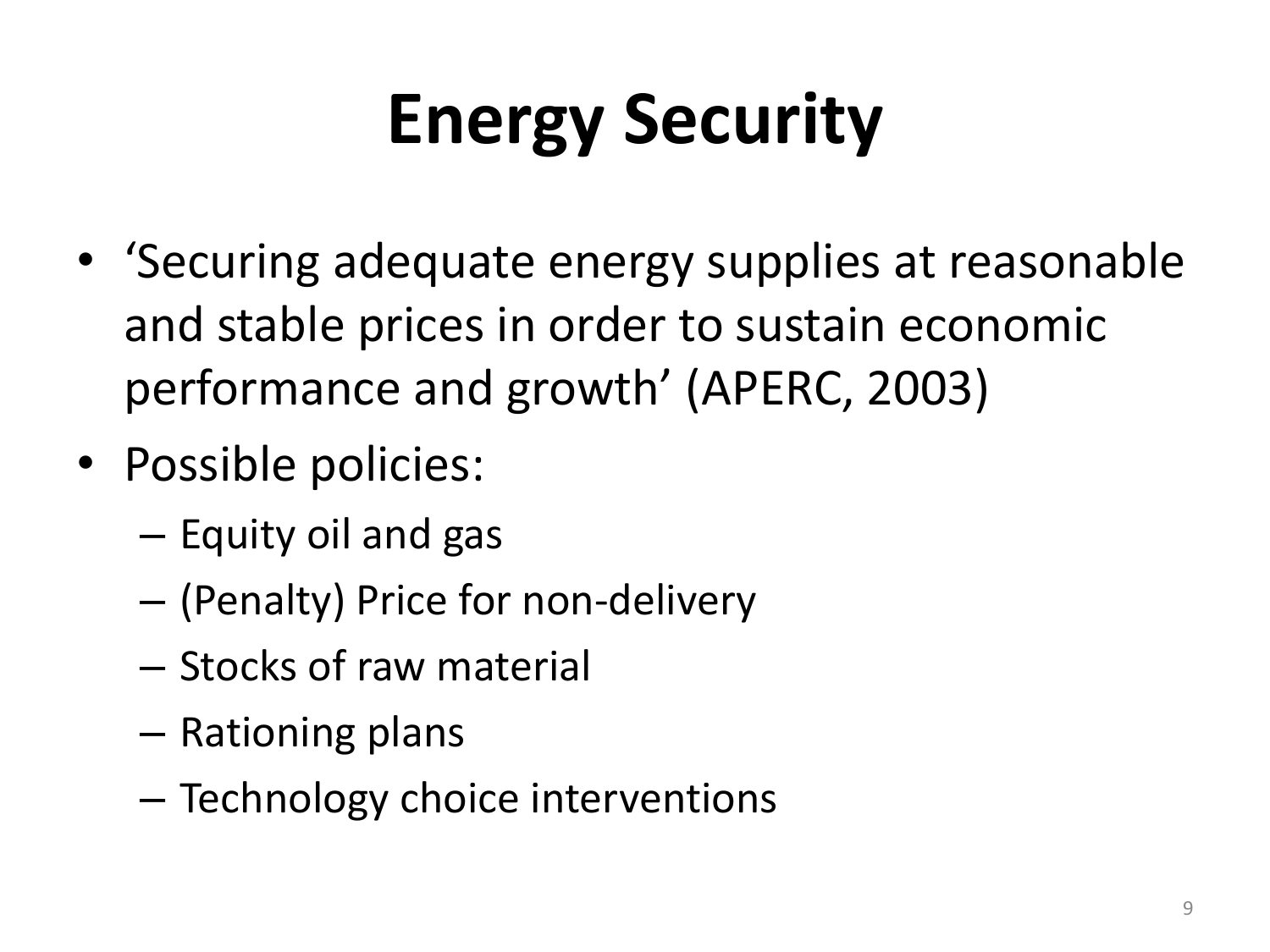# **Ethics of Energy Security**

- Is energy security just an aspect of national security?
- Is energy security 'an idol of our time' (Goudzwaard, 84) ?
- Is energy security a way to justify unnecessary and unwanted investments at the expense of consumers?
- Self-sufficiency in energy is economically impossible for most countries and is fundamentally anti-trade and international development.
- The desire for energy security may give rise to ineffective interventions which have extremely undesirable  $unintended$  consequences.  $10^{10}$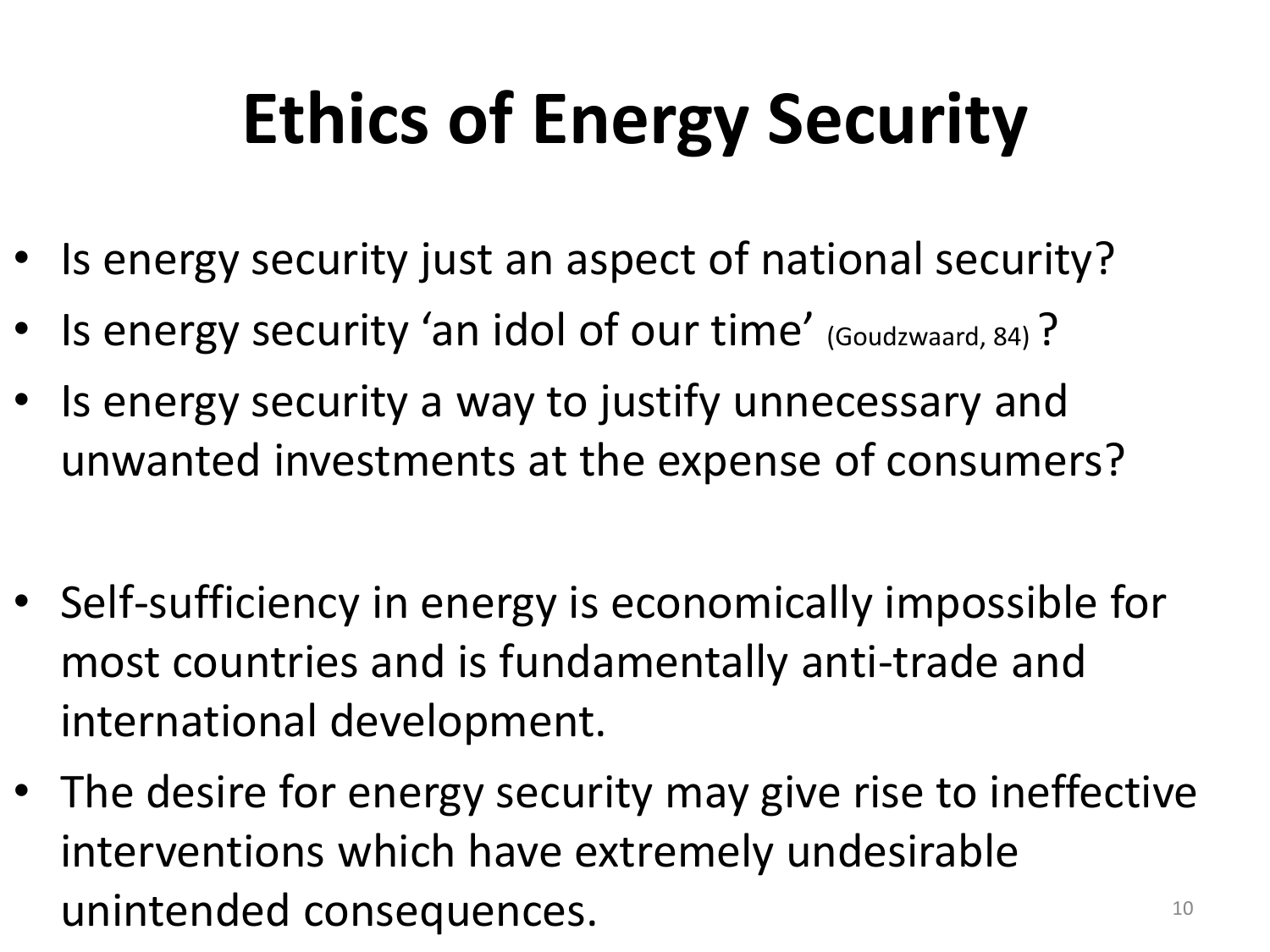#### **Decarbonisation**

- The Stern Review (2006) suggested:
- Costs of climate change: rising to 5% of world GDP
- Cost of mitigation: c.1% of world GDP
- Assumed social discount rate: 1.4% p.a.

- Implies Social Cost Benefit Analysis (SCBA) has positive Net Present Value (NPV).
- Also, argued for immediate action.  $\blacksquare$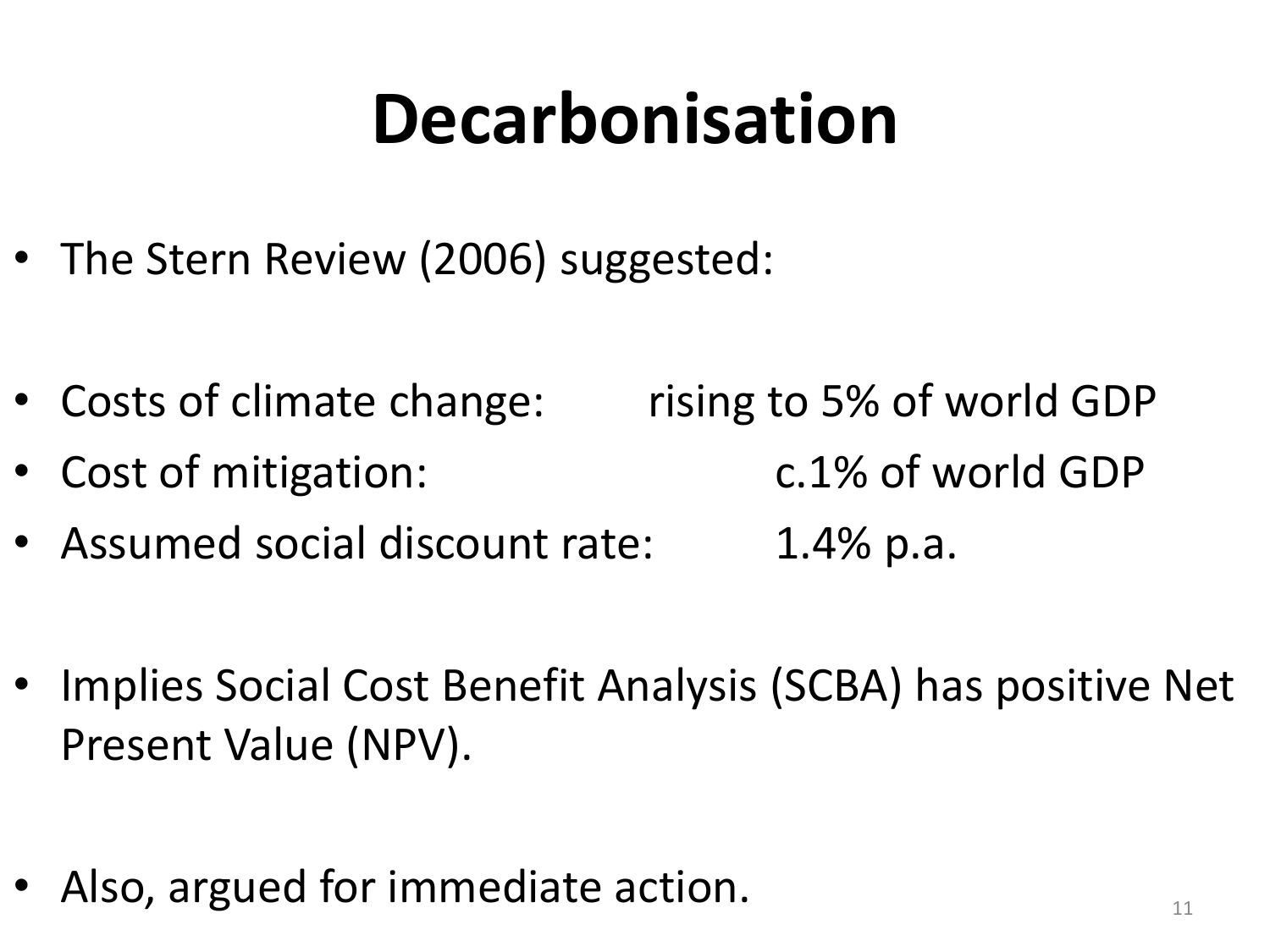### **The power of discounting**

Climate project: Cost: 1 forever starting now; Benefit: 5 forever starting in 100 years.

| Discount rate |  | <b>Benefit</b> | Cost |
|---------------|--|----------------|------|
|               |  |                |      |
| 1.40%         |  | 90.1           | 72.4 |
| 1.50%         |  | 76.3           | 67.7 |
| 2.00%         |  | 35.2           | 51   |
| 6.00%         |  | 0.3            | 17.7 |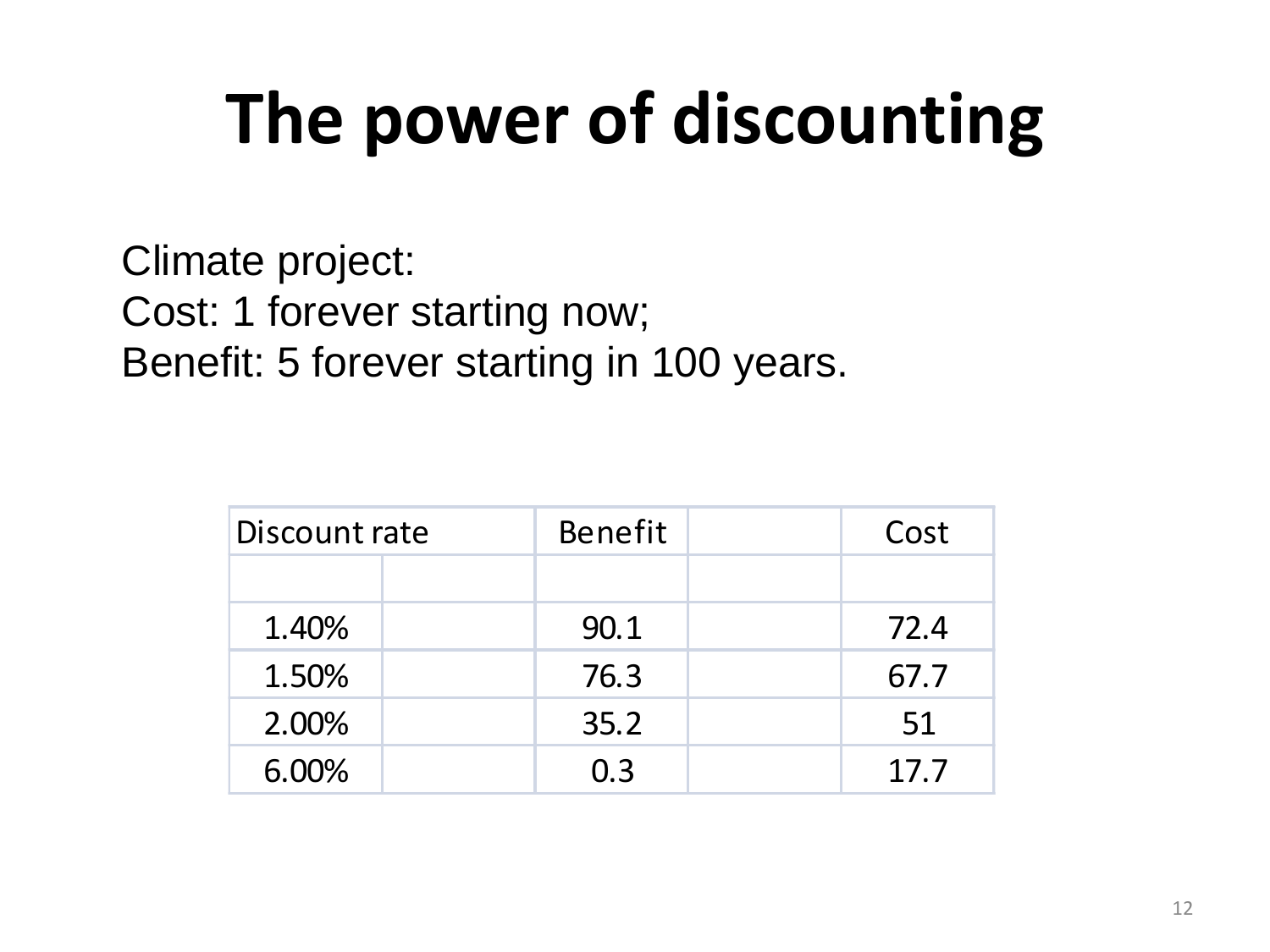#### **The Ethics of the Stern Review**

- Importance of Social Discount Rate (SDR)
- Formally:  $SDR = p + eg$
- $p =$  rate of pure time preference
- e = inequality parameter
- g =growth rate of consumption per head
- Stern Review set  $SDR = 0.1 + 1 \times 1.3 = 1.4\%$
- Earlier studies set  $SDR = 2 + 2 \times 2 = 6\%$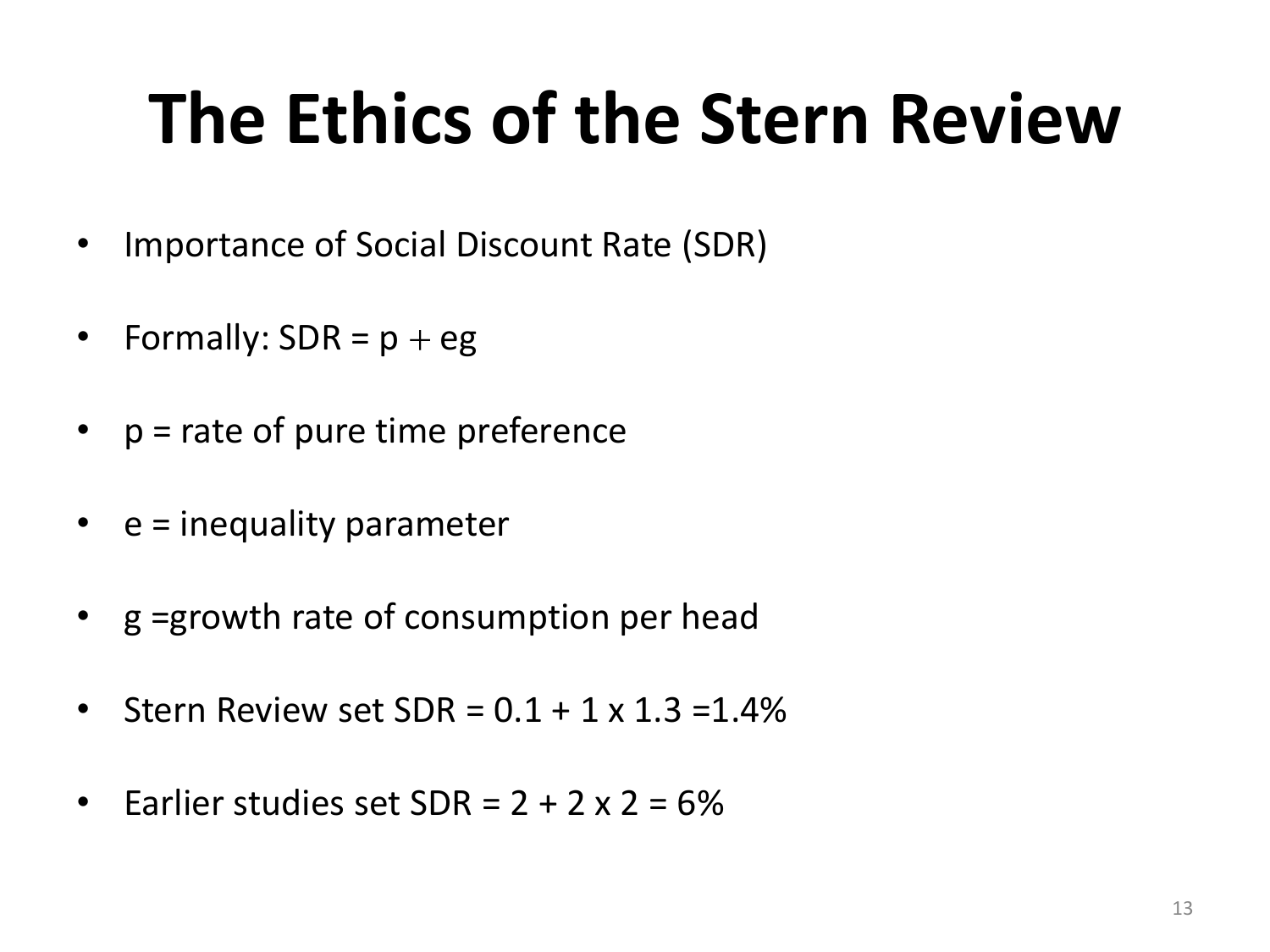## **Ethics of Stern Review**

- Low value of rate of pure time preference implies we care about future a lot (low catastrophe risk)
- Low value of inequality parameter (implies we don't care about inequality of incomes that much (though we do care somewhat)
- Low value of growth rate assumes growth rate slower than recently, especially in developing countries.
- Implication we are happy to transfer to consumption to richer future generations and don't care that much about doing things about current inequality.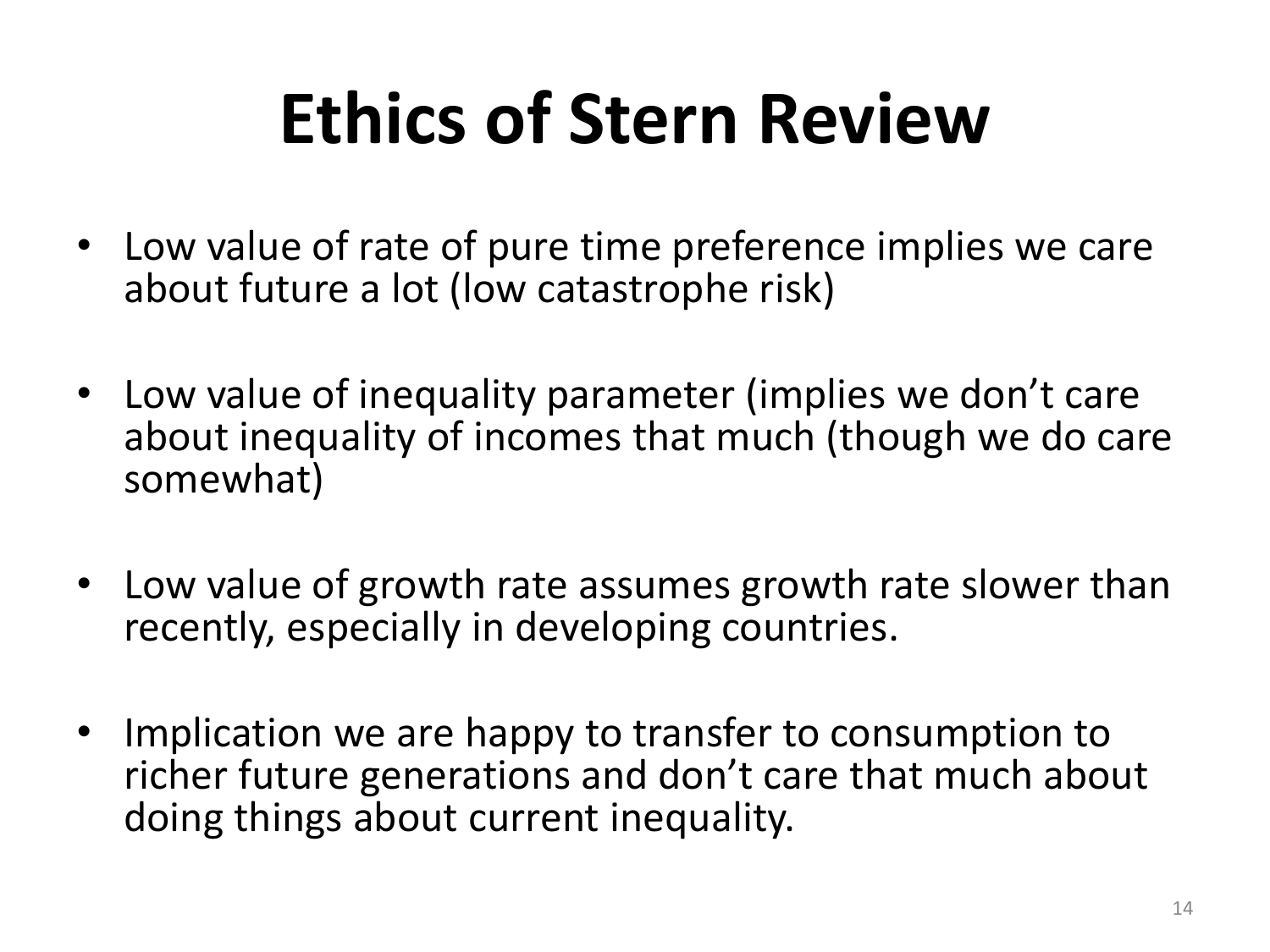# **Ethics of global clean air ownership**

**(Johansen, 07)**

• Carbon reduction Burden sharing:

• Cumulative emissions to date? Equal cumulative total?

• Equal final target per capita target? US needs 90% cut in CO2 by 2050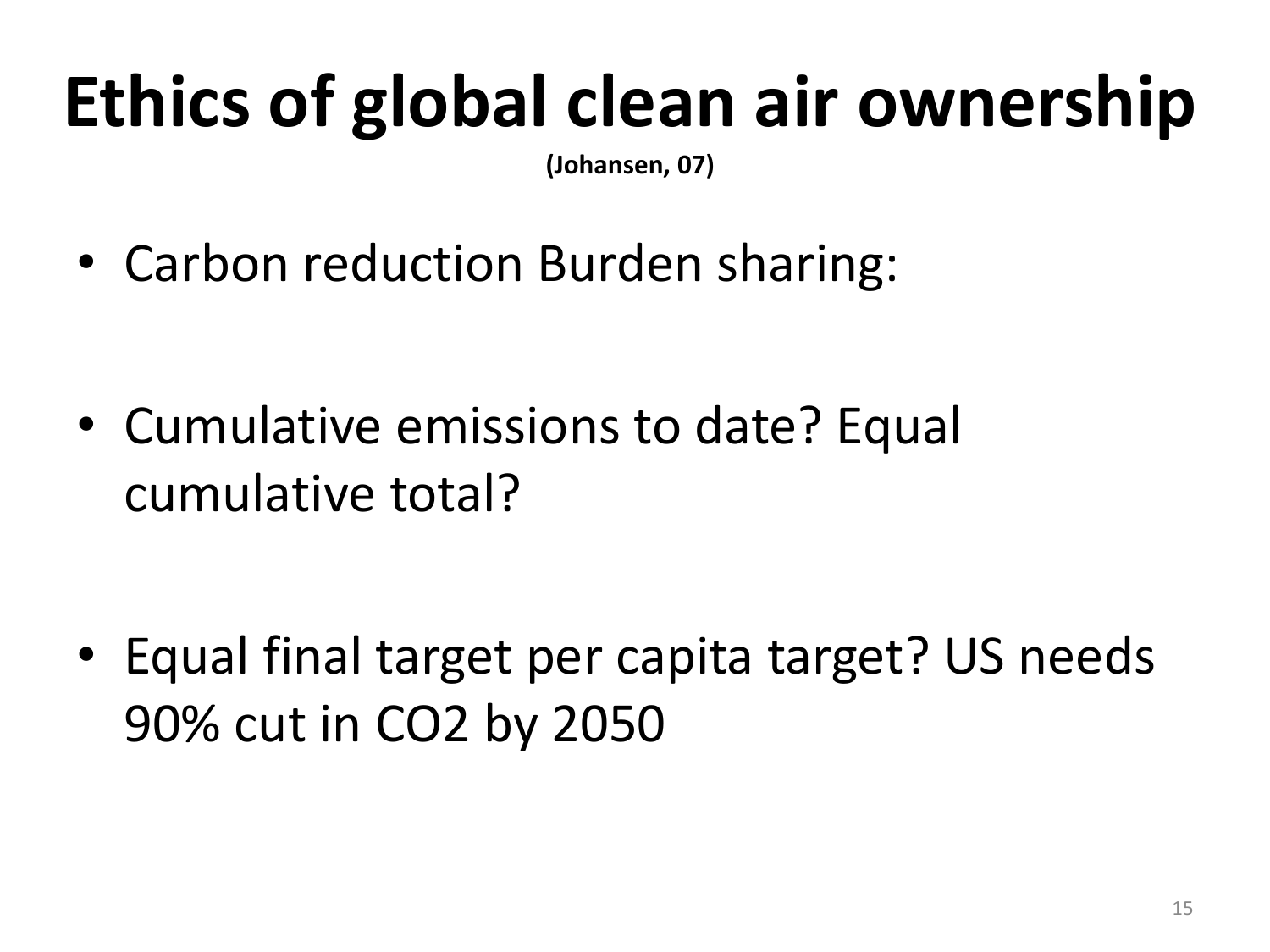# **What can we do? 1. Vote for sensible policies**

- Tjernstrom and Tietenberg (2008):
- International Social Survey Program 2000 data
- 8000+ respondents, 26 countries
- Individual values shaped by education, urbanisation, affinity
- National emissions reductions increase:
	- Higher percentage individuals think climate change important
	- Higher press freedom
	- Higher trust in government
- Authors conclude 'what citizens believe does matter'.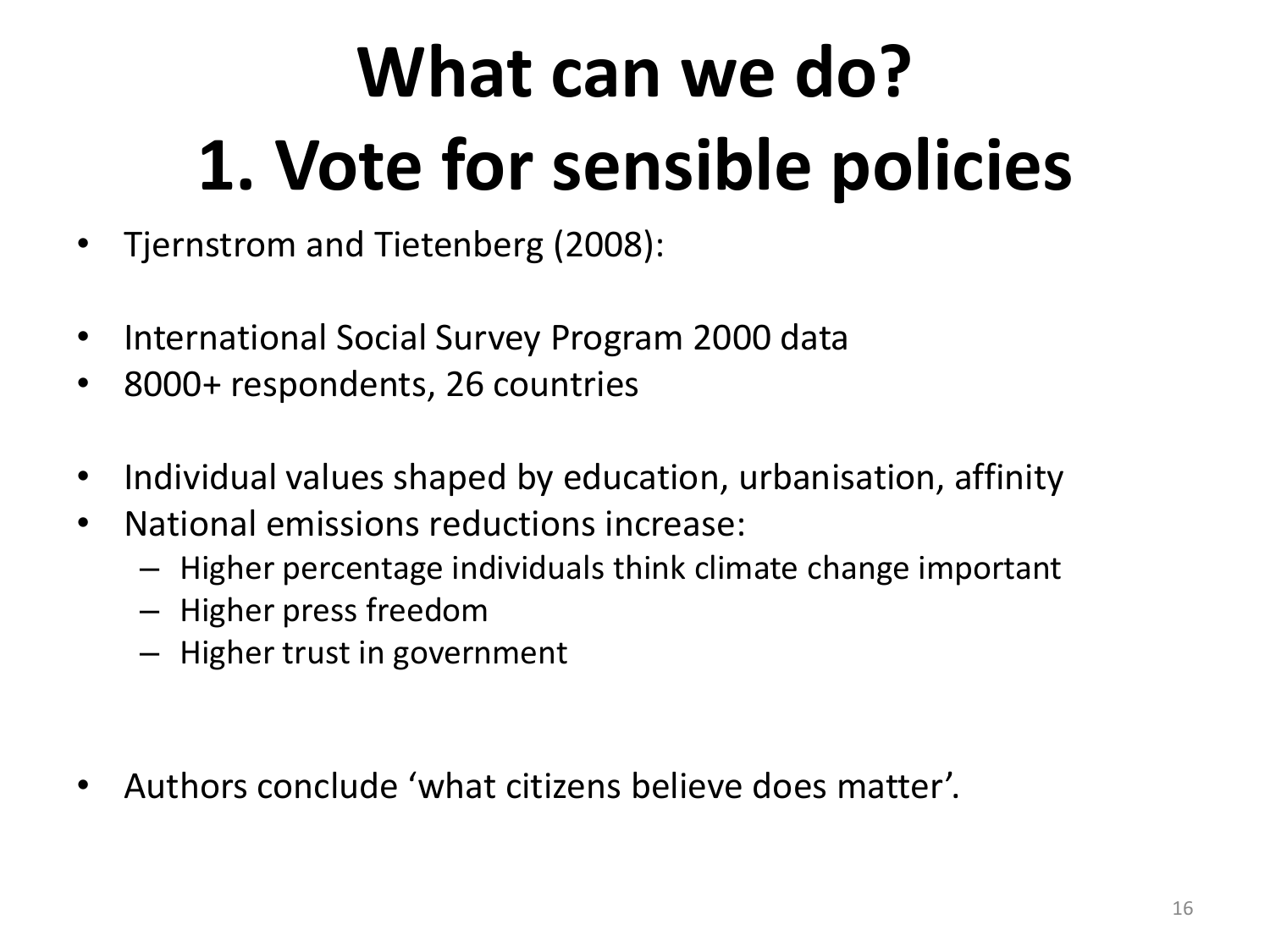# **What can we do? 2. Change Personal Behaviour**

**TABLE 2: ESTIMATED RANGE OF EMISSIONS REDUCTIONS** 

| Measure                                                                         | Low- | High. |  |  |
|---------------------------------------------------------------------------------|------|-------|--|--|
| 1. Reduce Idling                                                                | 6    | 9     |  |  |
| 2. Reduce Standby Power                                                         | 16   | -22   |  |  |
| 3. CFL Substitution                                                             | 12   | -37   |  |  |
| 4. Two Degree Temperature Change                                                | 18   | 36    |  |  |
| 5. Water Heater Temperature Changes                                             | 28   | -39   |  |  |
| 6. Tire Pressure Maintenance                                                    | -12  | 12    |  |  |
| 7. Auto Air Filter Changes                                                      | 19   | -27   |  |  |
| Totals                                                                          | 111  | 182   |  |  |
| $\cdot$ Numbers are in millions of tons $CO2$ , rounded to the nearest million. |      |       |  |  |

Source: Vandenbergh et al., 2008, p.1750. Even after assuming limited uptake, this is still 7% of individual and household carbon emissions in the US.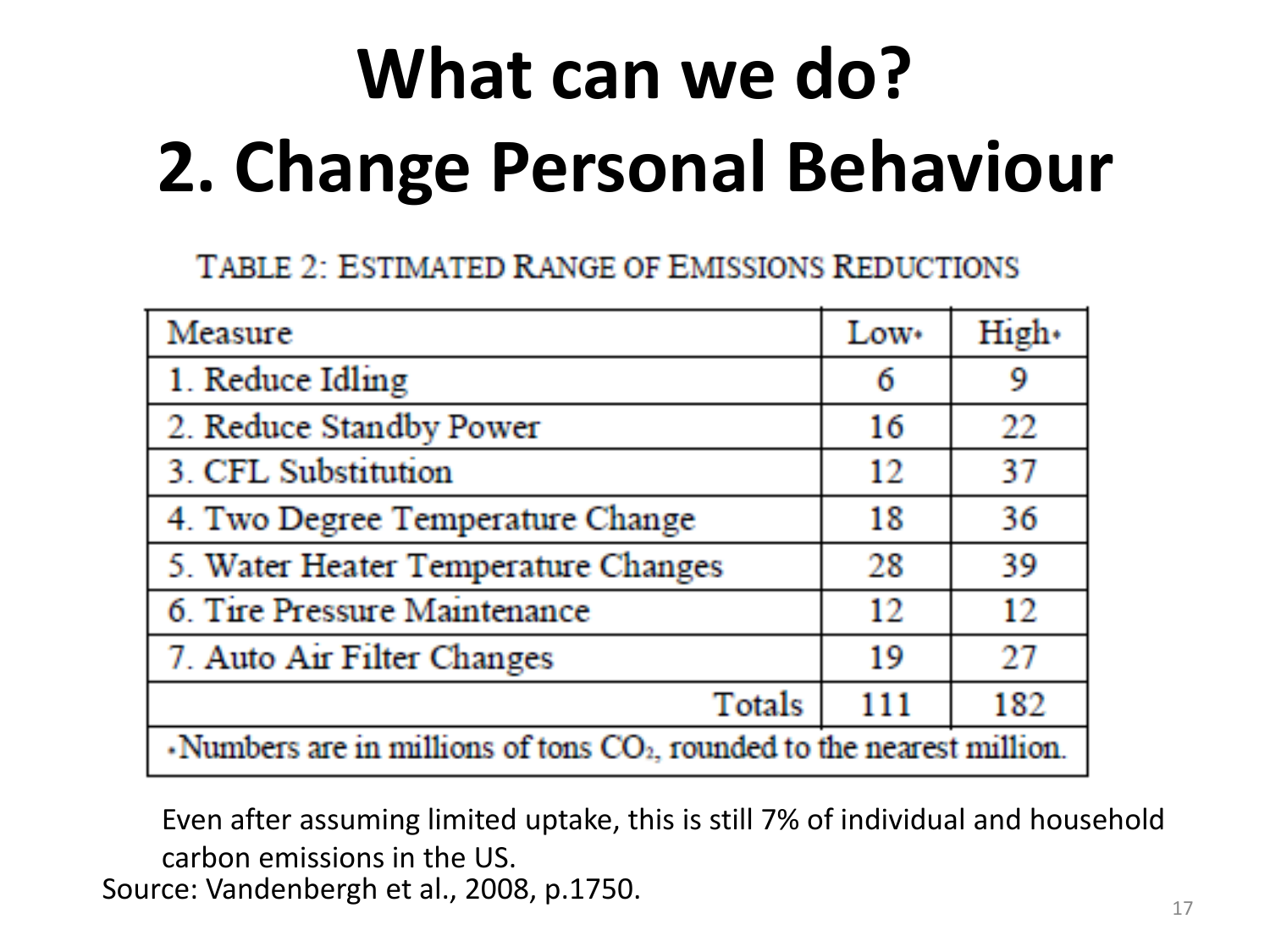# **What can we do? 3. Change where we work**

- We should all be interested in building social capital: the quality and quantity of social relations (or *interaction*) in society (see Woolcock, 2002).
- We should help the businesses that we work for build four types of social capital: institutional, relational, moral and spiritual (see Heslam et al., 2009).
- Four concepts are distinguished within the capitals: 'constraints', 'interactions', 'behaviours' and 'motivation'.
- Examples: BP on climate change; Anglo American on community; John Lewis on behaviour; M&S on motivation etc…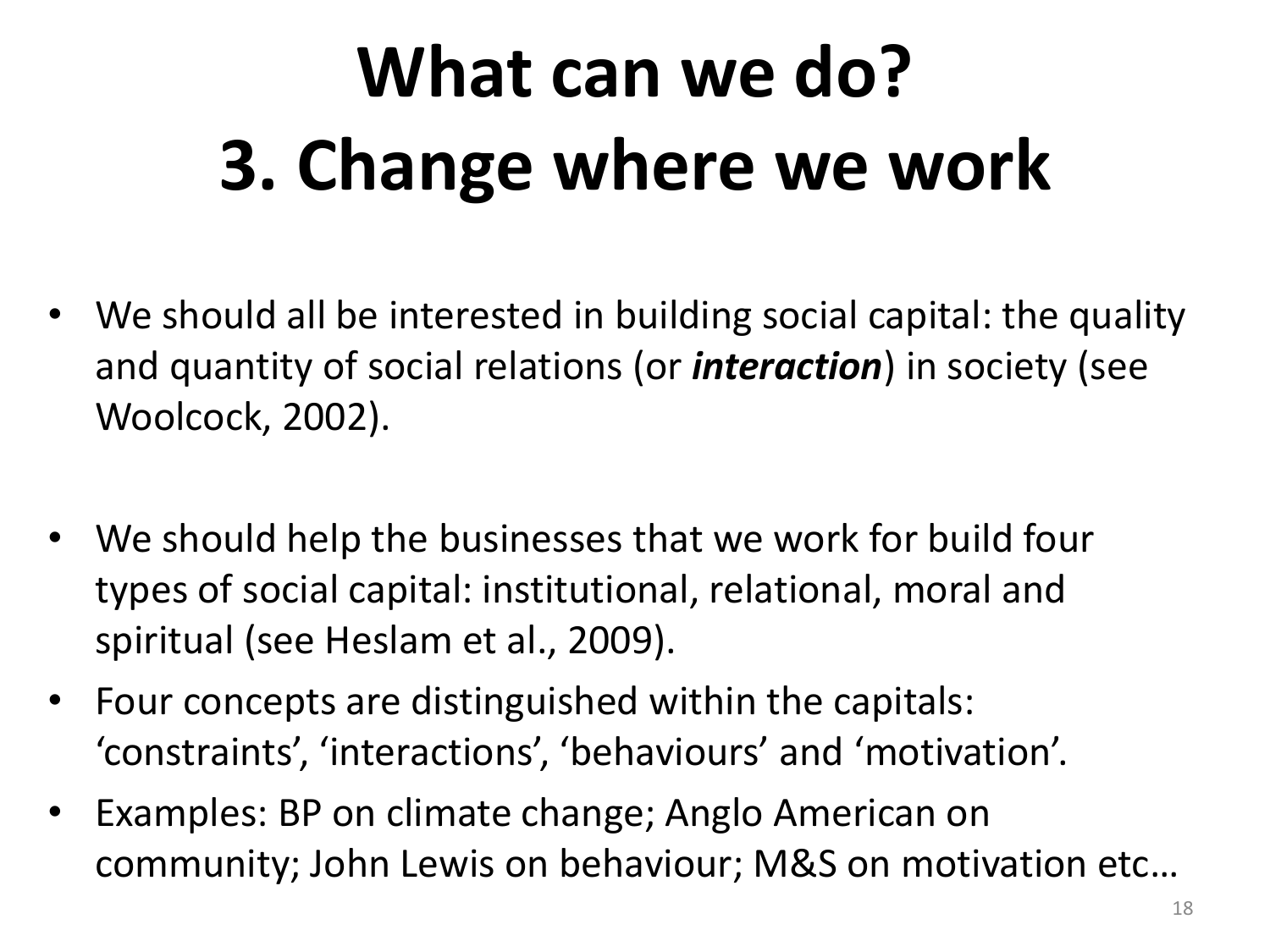#### **What can we do? 4. Change Philosophy of life**

**(Vandenbergh, 08; Sandelands and Hoffman, 2008)**

- Regulation unlikely to work
- Distributional problems with pricing
- Need to appeal to moral imperative
- Need 'norm' activation
- A sense of duty in the absence of sanctions
- Norms: 'environmental protection', 'personal responsibility' and 'reciprocity'
- 'Only a fundamental change in human character from a preponderance of the having mode to the predominantly being mode of existence can save us' (Fromm, 1977)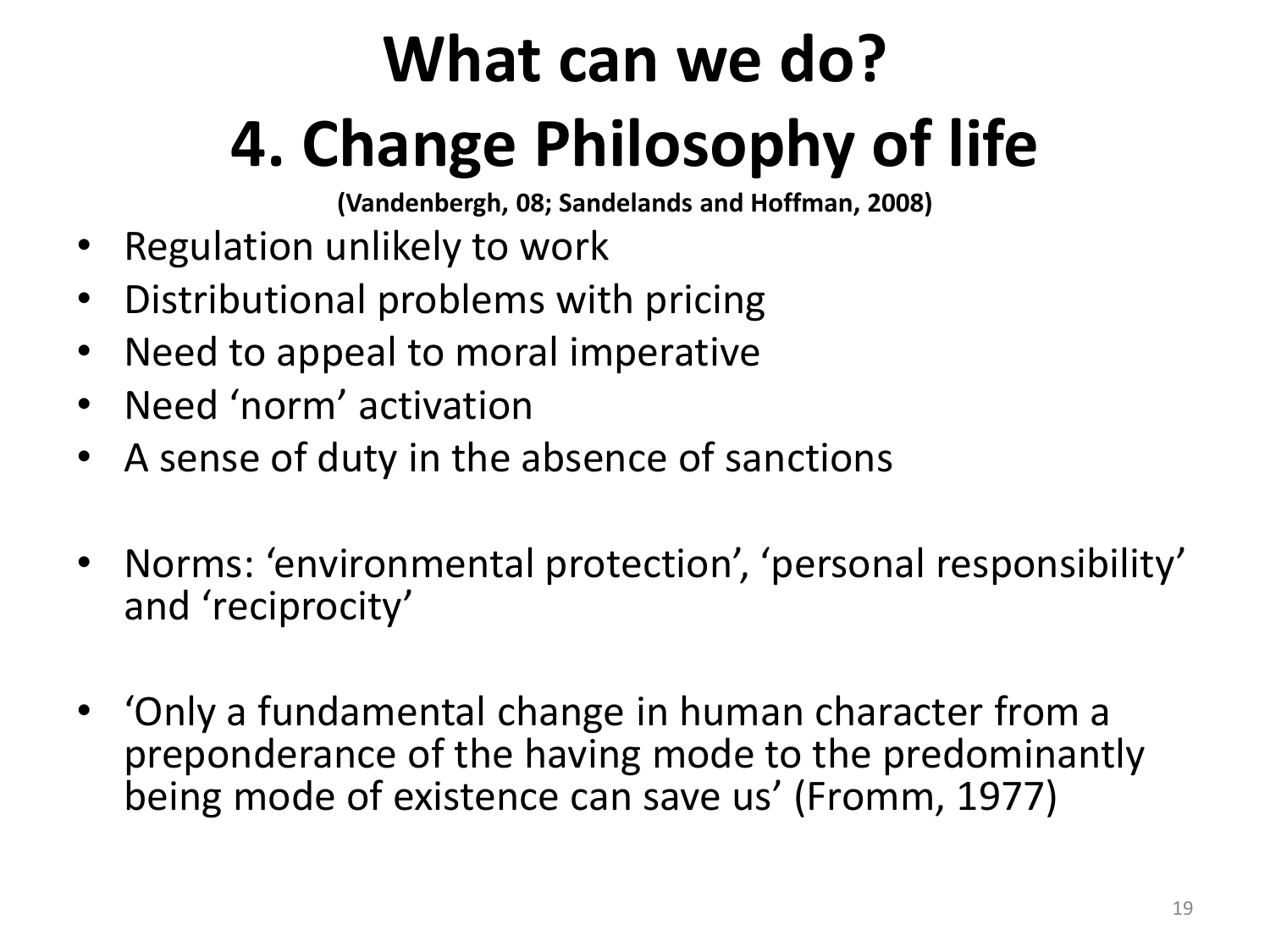## **Conclusions**

- Our three core energy policies towards energy markets fundamentally conflict.
- Ethical behaviour with respect to energy affordability and energy security are largely about whether we think energy is good or bad and our attitude to markets and trade.
- The desire for decarbonisation raises difficult ethical issues of who pays and how much.
- Our demand for energy and willingness to pay is at the heart of the extent to which energy markets will be ethical.
- Individual values and behavioural change are core to making good use of scarce resources and implementing sensible policies.